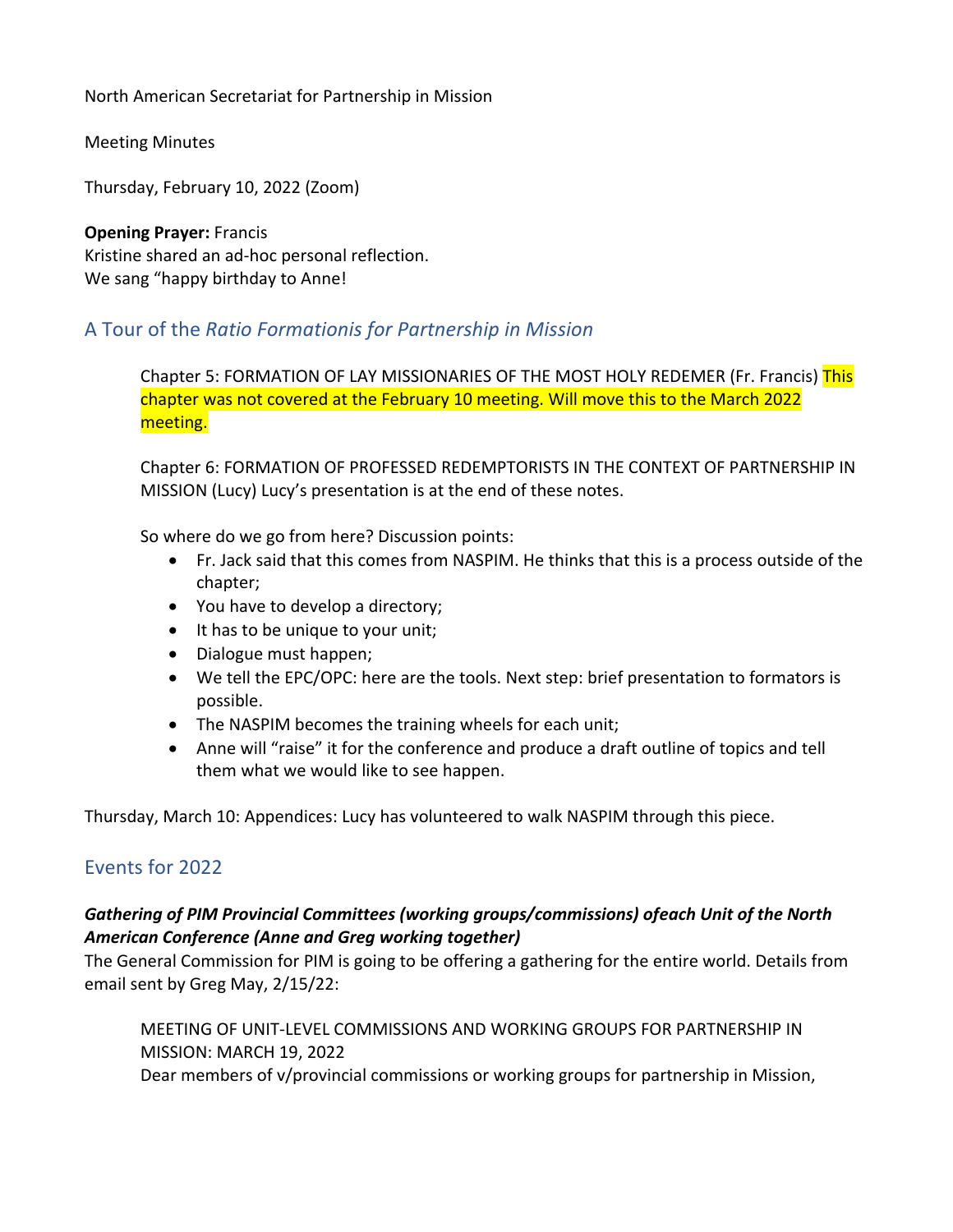In recent years the Congregation of the Most Holy Redeemer — at all levels— has taken significant steps in developing, supporting and furthering Partnership in *and* for Mission.

The Redemptorist North American Commission for Partnership in Mission now invites you to an online gathering of all members of Commissions or Working Groups for Partnership in Mission in the units that make up our Conference— the Provinces of Baltimore, Canada, Denver, and Mexico and the Vice Province of Extra Patriam, on Saturday, March 19 at the following times:

1:30-3:30 pm (Newfoundland time) 1:00-3:00 pm (Atlantic) 12 noon-2:00 pm (Eastern) 11 am-1:00 pm (Central) 10:00 am – 12 noon (Mountain) 9:00 – 11:00 am (Pacific) 

Together, we will:

- Pray and reflect
- Get to know each other, our groups, and units

• Begin to get to know, firsthand, how we understand and live our role as leaders and coordinators for Partnership in Mission, what we celebrate and what are our challenges • Plan future meetings or initiatives

At the beginning of the gathering, each Commission/Working Group will have 10 minutes to introduce each member, and to describe the work and focus of the group. It might be helpful to designate one person who will lead this introduction. You may find it helpful to prepare a PowerPoint or a video— everyone loves to see pictures! There will be lots of time for questions, clarifications and sharing.

Please confirm your attendance as soon as possible so that we can send you the Zoom link.

https://us02web.zoom.us/meeting/register/tZEsce-qqTosHdUD3IlvHN8mC-1OXNWYjupN

*Invite members of the Formation Committee to discuss and discern the practical application of our three formation ratios.* How do we impact formation of all levels ofprofessed to inform and excite them with the reality of PIM? We need to determine our vision. This will remain as a an agenda item for the March 2022 meeting.

*Explore and coordinate a "mentor/buddy program" …*so that recently professed and/or the professed with no prior experience with PIM can receive direct exposure to PIM activities in our local circles. Put together events, opportunities, and sessions to meet and share significantly on what matters most in spiritual life; share on the animating aspects of life. Produce a series of encounters to find ways to match up a lay partner with a professed. Should be informal; an invitation to join or work on a concrete item like the chapter videos. These are topics we'd like to explore with the Secretariat of Formation.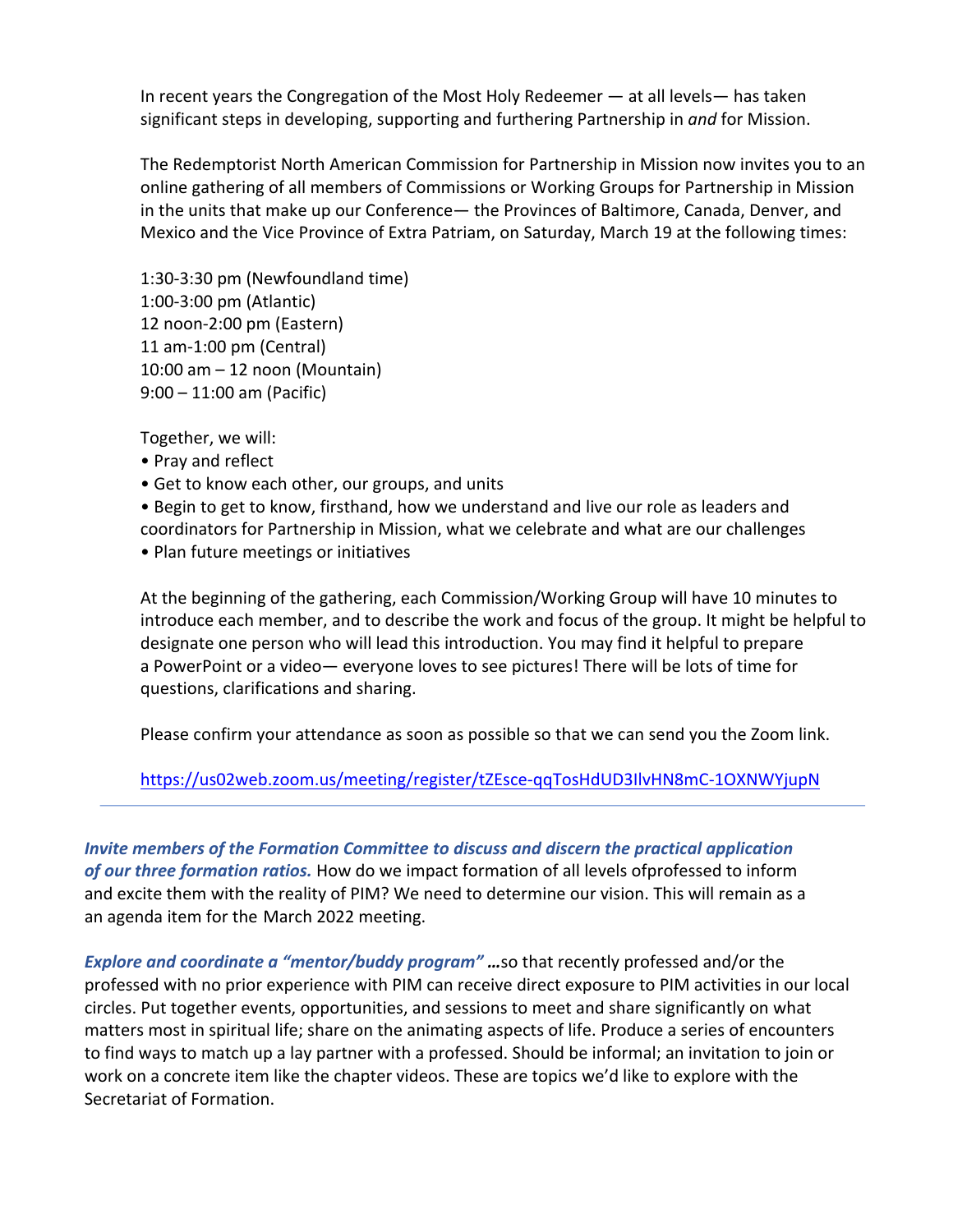*Organize a Zoom gathering specifically for the Redemptorist Associates ofthe North American Conference.* This event remains on the agenda and will be planned after the gathering of the Working Groups/Commission.

## **1. General Chapter**

## **2. Other Business**

- 1. Pilgrimage: Anne is planning a pilgrimage to Italy in May of 2023 (tentatively) Based mostly in Chiorani. Bus drive is booked.
- 2. Sharing of Working Group Meeting Minutes: Add it as an agenda item for the NASPIM meeting agenda.
- 3. Availability of the Redemptorist cross: Anne is working on this. Nothing new to report since the November meeting.
- 4. Spanish Translation of *Living Redemptorist Spirituality is complete and formatting is in progress.*

## **Closing Prayer:** Fr. Francis

## **Next meeting:** Thursday, March 10, 2022

Join Zoom Meeting https://us02web.zoom.us/j/82143911902?pwd=UUlINDdJY3FGeWJ0RkEzYWREN2tzdz09

Meeting ID: 821 4391 1902 Passcode: 667928 One tap mobile +16465588656,,82143911902#,,,,\*667928# US (New York) +13017158592,,82143911902#,,,,\*667928# US (Washington DC)

Dial by your location +1 646 558 8656 US (New York) +1 301 715 8592 US (Washington DC) +1 312 626 6799 US (Chicago) +1 669 900 9128 US (San Jose) +1 253 215 8782 US (Tacoma) +1 346 248 7799 US (Houston) Meeting ID: 821 4391 1902 Passcode: 667928 Find your local number: https://us02web.zoom.us/u/kbd9HuaPB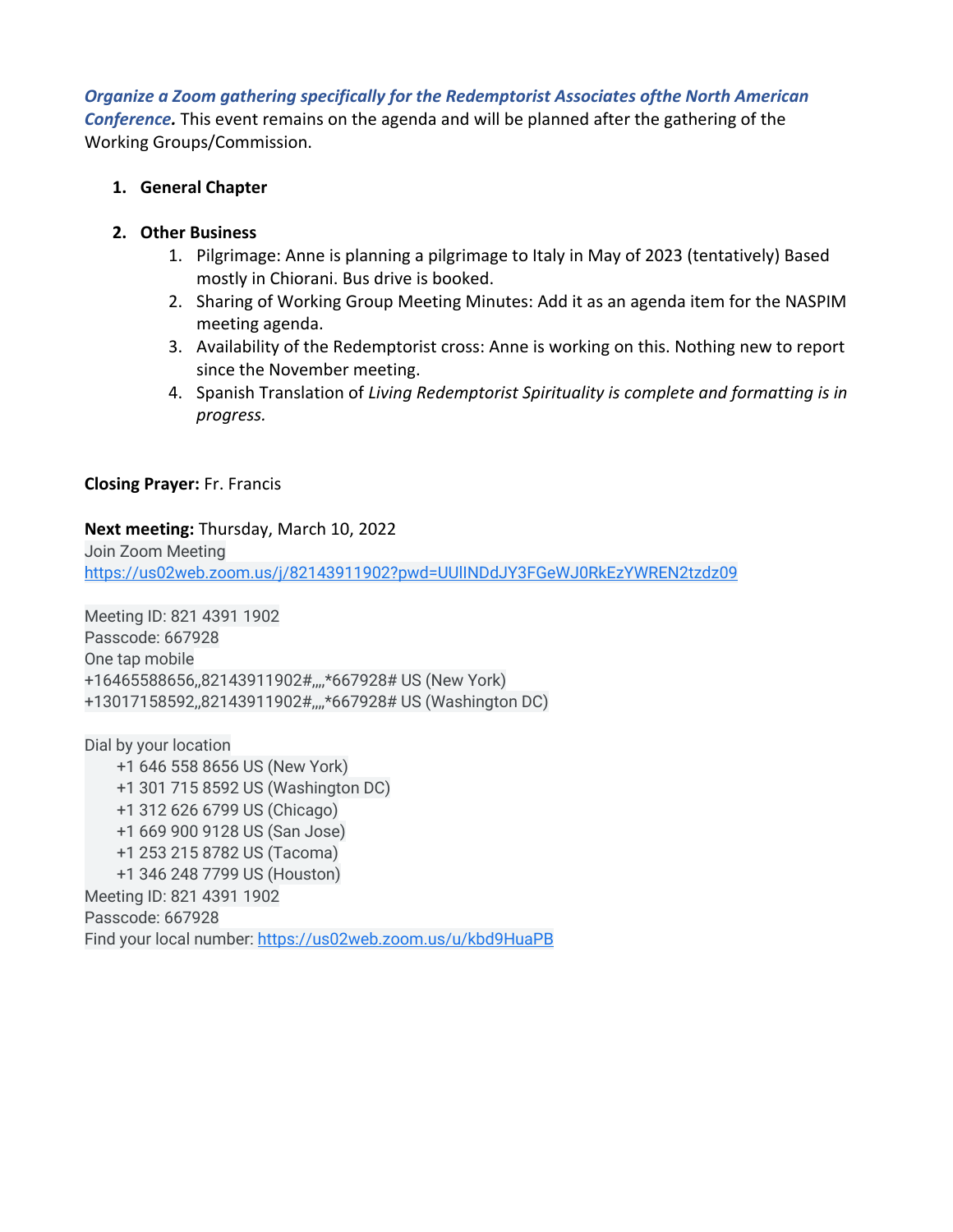## **Summary of Ratio Chapter 6** [Lucy]

## **6. FORMATION OF PROFESSED REDEMPTORISTS IN THE CONTEXT OF PARTNERSHIP IN MISSION ..... 44**

## **6.1 In Shared Mission ............................................... 44**

- $\circ$  Holy Spirit is credited for moving the Congregation to share our charism with the laity.
- $\circ$  Commitment to PIM via 25<sup>th</sup> General Chapter: Five Lay Redemptorists, representing each Conferences, allowed for a prophetic presence at our General Chapter.
- o The request for the creation of this Ratio Formationis recognizes the need for formation of both lay and professed Redemptorists for this new relationship.

## **6.2 A New Vision ...................................................... 46**

Highlighted difficulties on this path of shared mission:

- o many religious still live with distrust, and/or disinterest and/or a reluctance to embrace change regarding this reality.
- o lack of a common project and a well assimilated structure, have seen the seed of shared mission grow and wither at the same time.
- o view that the charism belongs exclusively to the religious.
- o view that the presence of the laity as simple collaboration, or, free labor.
- o view that the presence of the laity represents a threat to their identity.

It is a grace, which is *greater* than the noted difficulties, to discover that many lay people have felt the call to fulfill their vocation and mission within our charismatic family.

Good, intentional, integral human and ministerial formation will help in the reorientation of the professed to learn to really dialogue with lay partners and collaborate in life, ministry and mission.

## Best place to meet and share is the mission itself!!!!!

[In my opinion, this is the most important sentence in this Ratio!]

[If you have seen my witness video, recognizing "the mission" is the epiphany moment that I referenced (speaking with Father Pat Woods by the tabernacle in my church) where/when I became a "partner in mission."]

**6.3 The Necessary Formation** [to share mission with the laity] **.................................. 46** 

- $\circ$  Formation of the professed is required both in their initial formation and in their ongoing formation.
- o Creative fidelity to our charism calls for the formation of the professed today to welcome the mission shared with the laity…. to live, guard, deepen, and develop our charism.
- o Laity need a truly qualified formation.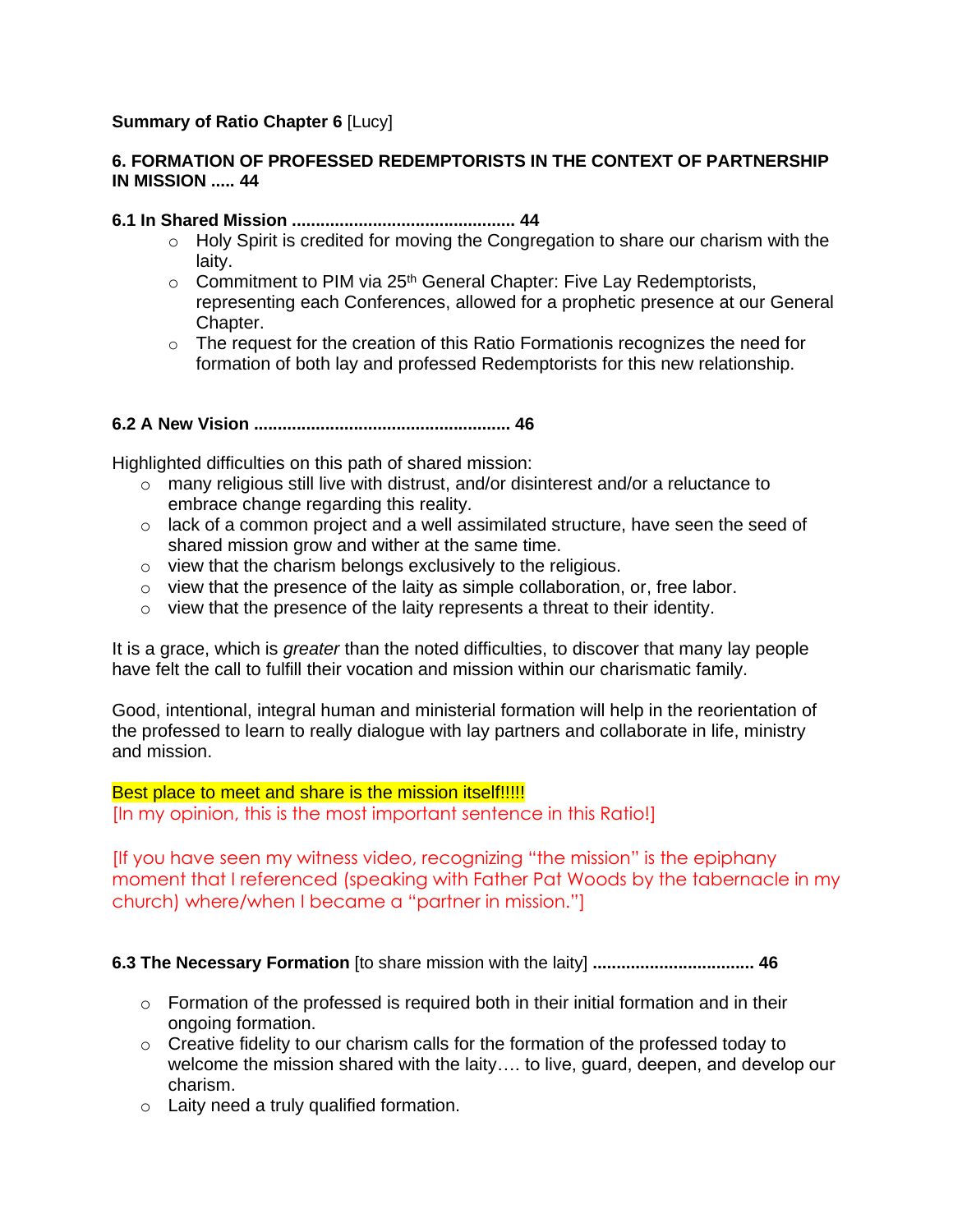- $\circ$  Recommended to systematically program meetings between religious and lay people in order to reinforce the bonds of fraternity, strengthen mutual trust, deepen the charism and propose ways forward.
- $\circ$  It would be a good principle if the provincial formation meetings were open to the participation of the laity.

## **6.4 Formation for Partnership in Mission .................. 47**

Fr. Juan Manuel Lasso de la Vega, in 1995 recommended formation of the Redemptorist community for collaboration with the laity.

## **6.4.1 Initial Formation ........................................ 48**

- o The *Ratio Formationis* of the Congregation [and our Conference Formation Ratio and this PIM ratio are all consistent!], updated in 2020, now speaks directly to "Formation and Partnership in Mission" in such a way that the consecrated men feel comfortable with the laity, with whom they collaborate in a shared mission.
- o Recommends formation of work teams for Youth and Vocation Ministry, with the presence of religious and lay people, as a place of meeting, knowledge and partnership in mission. Each Unit shall designate *full-time* teams that include Clergy, Brothers, and Laity.
- o Necessary to facilitate meetings with the laity to foster mutual understanding and create a family atmosphere.
- o The formation of a professed member of the Congregation must be connected in every way possible to the initial and continuing formation of the Lay Missionaries of the Most Holy Redeemer.
- o Initial formation of our professed members should enable them to work in Shared Mission.

## **6.4.2 Continuing Formation** [of those no longer in initial formation] **............................... 50**

- $\circ$  Recognizes that many confreres have not been formed in the PIM dimension
- o All Redemptorists are in a process of ongoing formation throughout their lives.
- $\circ$  Important aspect of their training will be the preparation for the spiritual accompaniment of lay candidates to LMMHR or Lay Associates, which will enable them to welcome diversity and to be an instrument of motivation and support for the processes and people.
- o Each Unit and each Community will draw up a concrete plan of formation, including the possibility of the presence of Lay Missionaries of the Most Holy Redeemer, Lay Associates, Lay Collaborators, and Oblates.
- o Necessary to encourage the presence of religious at meetings organized by Redemptorist Laity.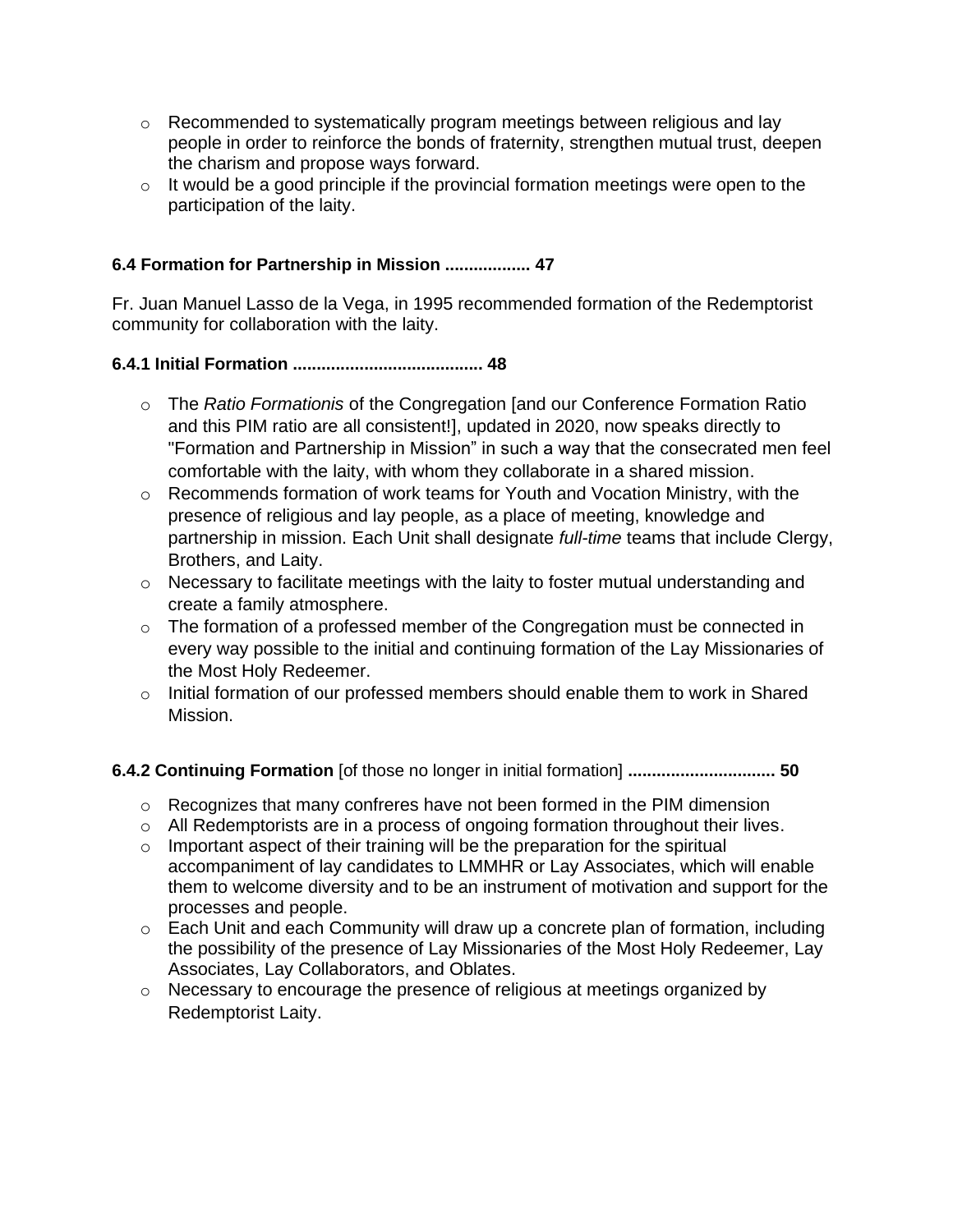**APPENDICES .................................................................. 52** [Lucy]

### **APPENDIX A: Elements of a Formation Program for Lay Collaborators ........................ 52**

- o Action-reflection-action methodology where learning is based on reflection from experiences.
- o Exposure to mission areas facilitates understanding and appreciation of our charism and mission.

#### **Level I. Basic Orientation**

- $\circ$  They are the first face of the Redemptorists that people see and encounter, and thus should be able to show care, compassion and closeness to the people, characteristics of a Redemptorist.
- o Designed to suit the nature of the involvement of the lay collaborator.
- o Understanding by lay collaborator that his/her community is part of an international family.

#### **Level II. Skills Development**

 $\circ$  Content of this level depends on the specific task of the collaborators and programs of the community.

#### **Level III. Specialization**

o Unit will have to support the cost of trainings and seminars.

#### **APPENDIX B: Formation of Redemptorist Associates/Laity - A Proposed Breakdown of Topics for Formation and Faith-Sharing over a Four-Year Period ..................................... 55**

- o Resources are available on the website of the General Secretariat for Evangelization at<https://www.cssr.news/news-partnership-in-mission/> [Secretariats > Evangelization > PIM > Resources]
- $\circ$  This list is not meant to be prescriptive, but to highlight the richness of the Redemptorist charism and spirituality.

#### **Initial Retreat**

- **Year 1: Basic Theology and Elements of Redemptorist Spirituality**
- **Year 2: Continuing Formation**
- **Year 3: Continuing Formation**
- **Year 4: Continuing Formation**